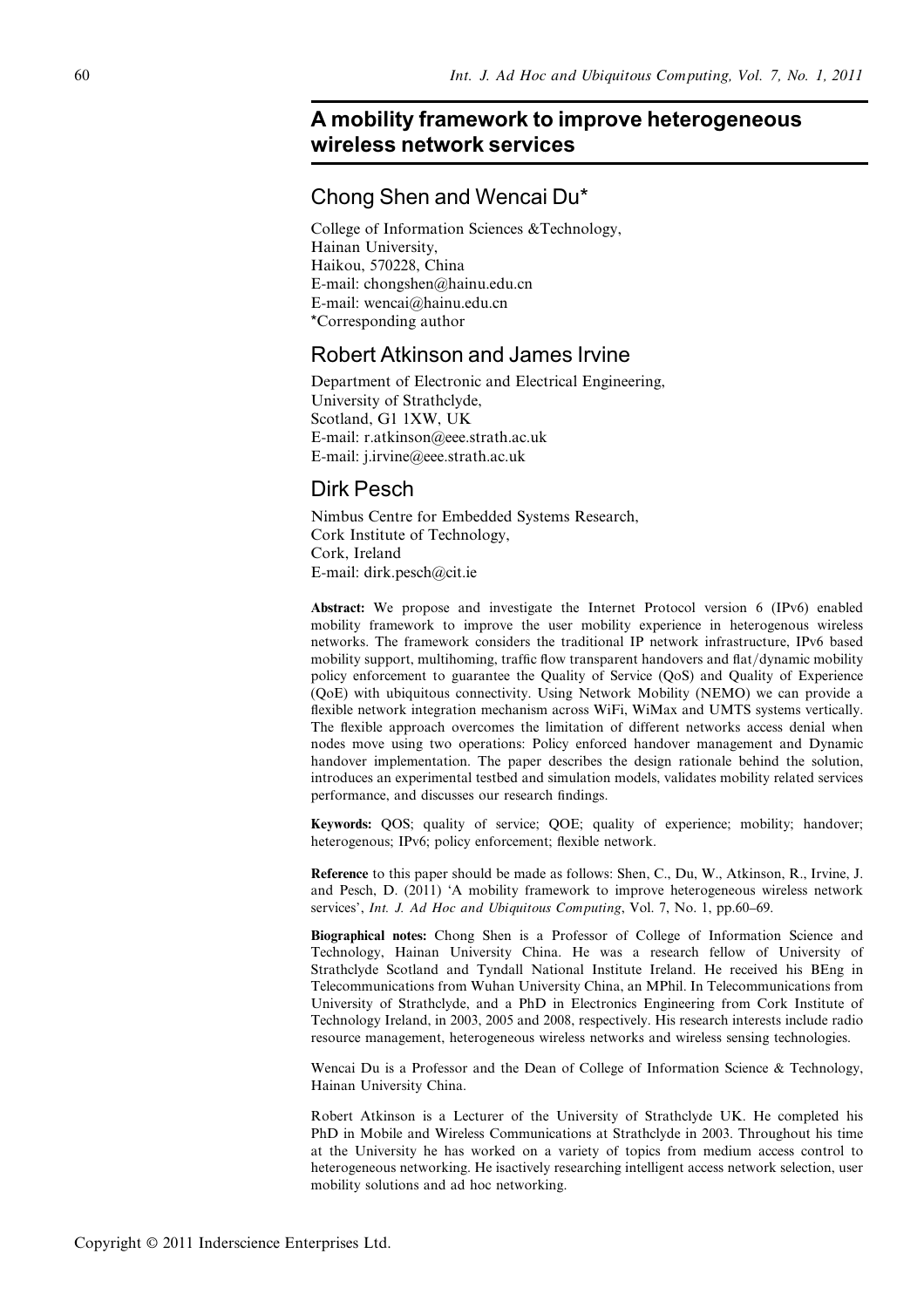James Irvine is a Reader of the University of Strathclyde UK. President of IEEE Vehicular Technology Society 2008-9, he currently serves as VP Publications.

Dirk Pesch is the Director and Head of Centre for Embedded System Research, Cork Institute of Technology Ireland.

### **1 Introduction**

The fourth generation heterogeneous mobile communication network refers to a complex hierarchical system including different radio access technologies such as Long Term Evolution (LTE), Orthogonal Frequency Division Multiplexing (OFDM) access, Code Division Multiple Access (CDMA) based 3G networks, Time Division Multiple Access (TDMA) networks based 2G networks, IEEE 802.16 WiMAX, IEEE 802.11 WiFi compatible systems and other IEEE 802 networks.

The current heterogeneous systems are complex and there is high communication demand during mobility. Therefore node and network mobility becomes one of the most important features with significant impact on how communication systems evolve. A new level of mobility support is required by both service providers and end users to facilitate the emerging ambient and ubiquitous communications. Provided with such support, the end-user would rarely experience a forced service termination when roaming where certain types of networks may not available. The end-users can be also transparent from any mobility service changes while the service providers handle the background mobility signalling transfer.

Among various solutions, Mobile IP is seen as a practical approach to provide the mobility support. The implementation is independent of radio access network types and transparent among applications. It is reasonable to incorporate the node and network mobility support in the context of next generation IP based transporting architecture (the mobilenode/mobile network referring to a node or node with an IP subnet, respectively, capable of changing their IP topological locations according to Lach et al. (2003). Figure 1 illustrates the heterogenous wireless networking environment in the current situation where major wireless radio access/network types are presented. In this scenario the networks are not integrated; they remain autonomous independently-managed entities. An end-user may have to frequently make network selection decisions or experience service termination when moving without the presence of seamless heterogeneous network (inter-network and intra-network) mobility management protocols. To introduce robustness, flexibility and adaptivity to this heterogenous wireless networking environment, we propose to use Internet Protocol version 6 (IPv6) for gluing the networks and hence providing the generic inter-network and intra-network communication platform. Motivated by service quality improvement, the mobility framework consider three important enablers which are:

- IPv6 Multihoming scenarios in the 802.11 WiFi compatible access and IPv6 transparent traffic vertical handovers
- Dynamic network selection protocols using policy based flow distribution
- Socio-Economic drivers that the current heterogenous wireless networks need to consider: The 'tussle' (Clark et al., 2005) management for end user and infrastructure providers.

The emergence of new converging mobile services challenging their existing business model. A double network and service heterogeneous environment has emerged from the inter-operability of different technological standards and alignment between different players, challenging the traditional assumptions of network providers (Blumenthal and Clark, 2001). These new services and their following generations require high bandwidth capacity and lead to conflicting interests between the different stakeholders involved, in particular but not limited to infrastructure and service providers (Clark et al., 2005). The heterogeneous environment may lead to inefficiencies e.g., the deployment of parallel architectures or even system failure. In particular, key challenges are the service qualify problems, justification for further infrastructure investments and regulatory challenges. We treat the first two enablers as the technical problems and the 'tussle' management enabler an application issue. Application drives can be translated into Multiple Attribute Decision Making (MADM) or Dynamic Decision Making (DDM) parameters, then input to the flexible mobility framework to make a better mobility decision and optimise the system performance.

The paper starts with a short description on the state of the art IP based wireless networks mobility and handover management review in Section 2. Section 3 details our proposed mobility framework using adaptive policy enforcement, cross platform handover scenarios with system characteristics, the multi-homed networking experiment testbed and computer simulation environment. We verified the mobility related Quality of Experience (QoE) in Section 4 and finally detail our research conclusion and outlook in Section 5.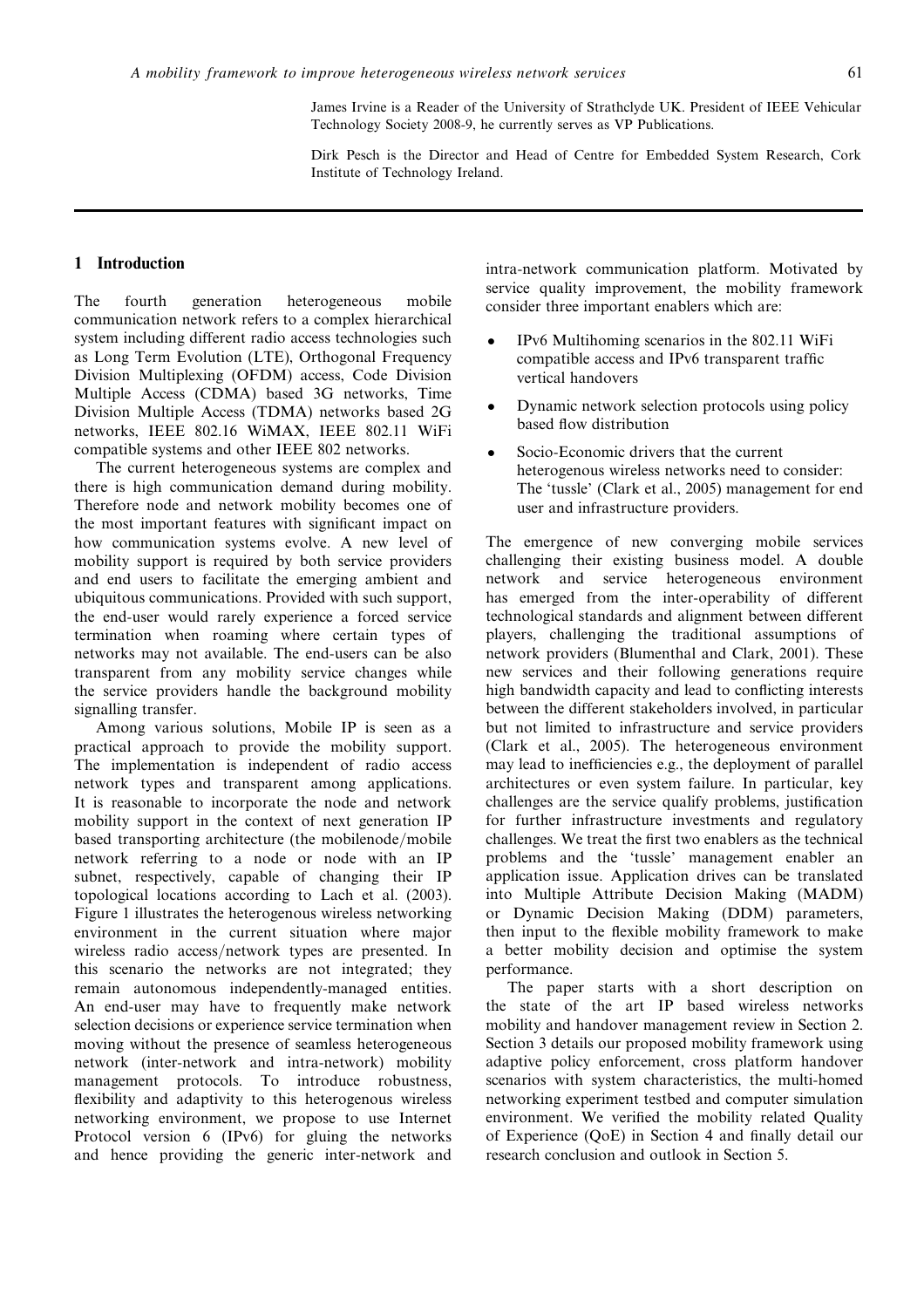**Figure 1** An illustration for current heterogenous wireless networking environment



### **2 Related work and issues**

A number of Internet Protocol version 4 (IPv4) mobility protocols have been proposed, designed and implemented that complement the base Mobile IP protocol. The development of these protocols has generated considerable interest in industry and academia to improve mobility handling capability. The cellular IP protocol supports paging and a number of handover techniques. A similar approach is the Handoveraware Wireless access Internet Infrastructure (HAWAII) (Vicente and Ernesto, 2006), which is a separate routing protocol to handle mobility. Designed to address the weaknesses in mobility, the two protocols belongs to traditional Mobile IP extensions based mobility management protocols. All these proposals require routers on remote networks to serve as Foreign Agents (FAs) that provides complicated detunnelling points for datagrams meant for registered end users.

Taking a new approach based on mobile IPv6 protocols with feathers direct routing, the network mobility (NEMO) basic support protocol (Devarapalli et al., 2005) enables complete networks(nodes) to roam among different access networks or subnets without disrupting network nodes ongoing sessions and without requiring any specific mobility capability in the hosts. However, it has limitations on layer 2 and layer 3 performances, due to the increased path length, service differentiation and networking environment, and the packet overhead that this solution introduces. Such limitations trigger the need for routing optimisation, policies enforcement, and network/service selection protocol for medium access layer and transporting layer.

Depending on different network performance interests such as QoS, QoE or mobility efficiency. Each protocol has differing strengths and shortcomings, and it might be difficult to find an absolute winner for a specific network. For example, in a system architecture envisaged

by Garcia et al. (2009), only network selection problem among 802.11a, 802.11g and WiMax is addressed for specific IP Television (IPTV) application. On the other hand, most proposals for all IP hybrid network did not address inter-system (vertical mobilities) and system integration issues. Currently the NEMO proposal allows **Multiple Care-of Address** implementation. It is facilitated through **Flow Bindings** (Ropitault and Montavont, 2008) and is being standardised. Multi-interfaced Mobile Router (MR) is designed to fully benefit from all of its network interfaces. Due to flow bindings, the MR operators can define routing policies to redirect efficiently each flow among all network interfaces currently in use according to their service requirements such as cost, bandwidth, security or QoS. We have therefore extended our previous WiFi only multihoming testbed, Wang et al. (2008a) to focus on the transparent and instant heterogenous wireless network mobility. The service providers are then provided a chance to realise dynamic flow management across different platforms, alleviating the tussle difficulty.

#### **3 The flexible mobility framework**

We first design a representative networking environment including three current wireless communication systems, which are WiFi, WiMax and 3G based Universal Mobile Telecommunication System (UMTS) cellular system. To facilitate flow bindings in this environment, two types of policies are issued at the network selection points to manage and handle mobility issues. An output policy can also define a binding of a specific interface for a given mobile router such as a binding ID or a specific application flow in IPv6 based multihoming case. The two polices are:

*Flat policy*: The network selection point enforce plain handover procedure for intra-system mobility management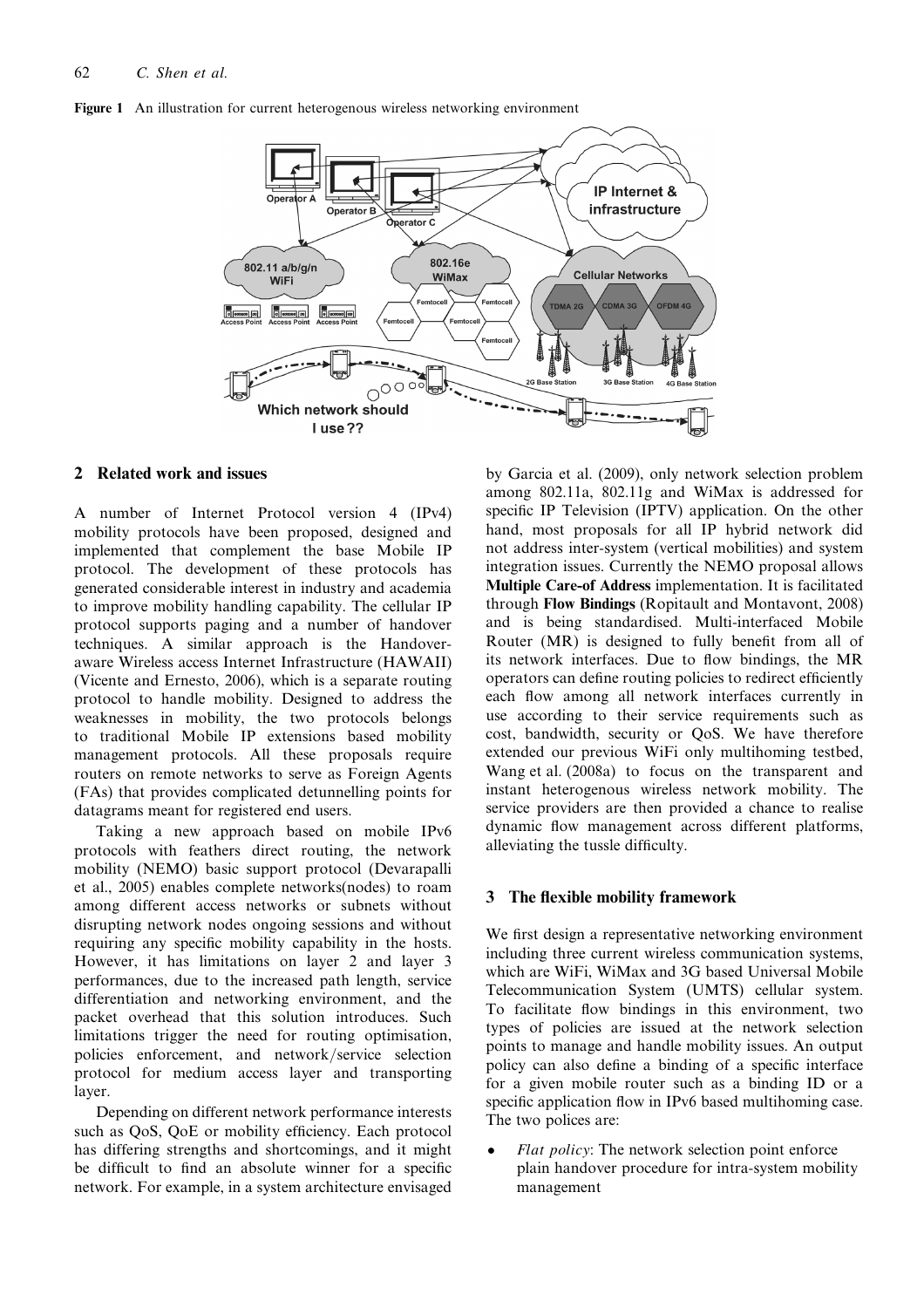• *Dynamic policy*: The network selection point enforce vertical handover procedure for inter-system mobility management.

Table 1 presents essential characteristics of the mobility scenarios (Note: Trans. stands for Transparent mobility and we does not differentiate the mobility characteristics between two different access networks). It explains required operation procedures at different layers for traffic handover between network accesses (interfaces), e.g. From WiFi to WiFi or From WiMax to UMTS. At physical layer, notice that the mobile IPv6 traffic handovers among WiFi access points or subnets, the WiMax Femtocell serving base stations roaming or the cellular UMTS traffic handovers do not involve physical layer linkage changes thus existing radio resource management protocols are kept and the flat policy is enforced. Such a handover occurs when an end user (flow) enters into another entity that belongs to the same network therefore we also call it **horizontal handover** or **intra network handover**.

Between WiFi access and WiMax access, WiFi access and UMTS access, and UMTS access and WiMax access, a **vertical handover** (**inter network handover**) happens when a flow leaves the serving network and communicates with another entity that belongs to a different network access. The end user or flow does not necessarily change the connection method to an MR. The MR can act as the mobility agent negotiating with backbone IP networks to continue a communication session. For example, as shown in Table 1, for physical layer and medium access layer, during the connection change time from one access to another access, the traffic transfer can be arranged at MRs so the end users are transparent from mobility handling procedures. Dynamic policies are enforced here for vertical handovers to maximise the heterogenous wireless network usage with a

guaranteed QoE. For example, the handover from WiFi access to WiMax access is triggered by an "WiFi access lost-of-connection" event. A dynamic policy which has specifications for different layers is then enforced to transfer the traffic layer by layer from one interface to the other interface, before an end-user or a flow connection  $l$ ost.

Without dedicated equipment such as RAKE receiver in UMTS CDMA systems, the IEEE 802.11 WiFi compatible systems can only support node mobility at reasonable speeds. Measurements (Ott and Kutscher, 2008) have shown that outdoor internet access for moving vehicles may be feasible. IEEE 802.11 transmission rates of 1, 2, 5.5, 11, 22, 48 and 54Mbit/s have been observed, depending on the distance to the access point and the signal quality. Consequently, a significant higher maximum throughput of some 15Mbit/s at 80 km/h on a highway has been observed. But from the results it can be seen that the effective net data rate is about 6.4Mbit/s with LAN access link. Expensive UMTS network supports high speed mobilities but is lower in data rates. The current WiMax incarnation, Mobile WiMax, is based upon IEEE 802.16e-2005 and 802.16d, the downlink rate is up to 10Mbps in a 10Mhz channel at medium moving speed of 75 km/h (Shen, 2008).

Each communication system exhibits different QoS and QoE performance result therefore selecting or shifting to the most appropriate one for a particular service request is critical to provide QoS and QoE to the end user. A balanced distribution of load between the available network modes is also critical to avoid one network mode becoming excessively loaded and leading the system to an unstable state. It is more reasonable to switch services from expensive cellular and WiMax to the cost-effective NEMO enabled 802.11 WiFi. After a dynamic policy is enforced, the inter

|                | WiFi<br>WiFi                    | WiMax<br>WiMax                        | <b>UMTS</b><br><b>UMTS</b>                | WiFi<br>WiMax                   | WiFi<br><b>UMTS</b>             | <b>UMTS</b><br>WiMax            |
|----------------|---------------------------------|---------------------------------------|-------------------------------------------|---------------------------------|---------------------------------|---------------------------------|
| Physical layer | <b>IEEE</b><br>802.11a/b/g      | <b>IEEE</b><br>802.16e/d              | <b>UMTS</b><br>2100MHz                    | Trans(MR)                       | Trans(MR)                       | Trans(MR)                       |
| Policy enforce | Flat<br>policy                  | Flat<br>policy                        | Flat<br>policy                            | Dynamic<br>policy               | Dynamic<br>policy               | Dynamic<br>policy               |
| Mobility type  | horizontal                      | horizontal                            | horizontal                                | vertical                        | vertical                        | vertical                        |
| MAC layer      | Contention<br>CSMA/CA           | Connection-<br>oriented<br><b>MAC</b> | W-CDMA                                    | Trans.<br>$(MR \text{ or } EU)$ | Trans.<br>$(MR \text{ or } EU)$ | Trans.<br>$(MR \text{ or } EU)$ |
| Routing layer  | <b>IP</b><br>routing,<br>Ad hoc | <b>IP</b><br>routing                  | Packet<br>switch.<br><b>IP</b><br>routing | <b>IP</b><br>routing            | <b>IP</b><br>routing            | <b>IP</b><br>routing            |
| Mobility speed | Low,<br>medium                  | Low,<br>medium,<br>high               | Low,<br>medium,<br>high                   | Low,<br>medium                  | Low,<br>medium                  | Low,<br>medium,<br>high         |
| Data rate      | Low,<br>medium,<br>high         | Low,<br>medium                        | Low,<br>medium                            | Low,<br>medium                  | Low,<br>medium                  | Low,<br>medium                  |

**Table 1** The flexible mobility management framework for the heterogenous wireless network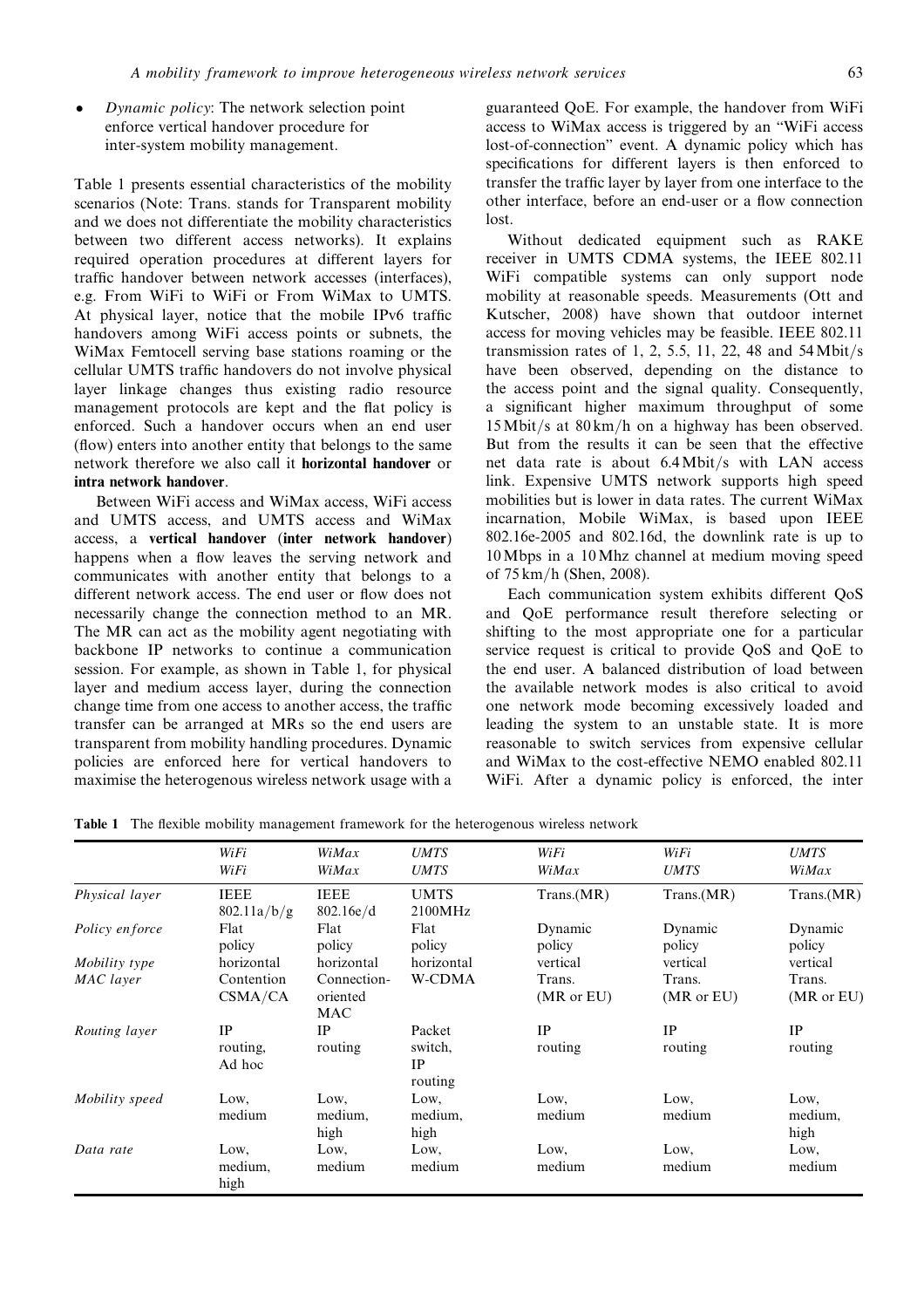network handover triggers a switching process between different radio access networks. A functional unit named the **Status Check Point** is activated to avoid unnecessary cross platform handovers, a functional unit named **Negotiation Unit** keeps monitoring the channel availability status and updates the association level between different traffic flow to grant or reject handovers, and a functional unit named **Network Selector** aims to divert a flow back to intra network handover using flat policy. Once the **Network Selector** confirms that the intra network handover is not available, if the flow is currently communicating in WiFi mode, the selector searches available WiMax and cellular base stations in neighbouring cells. If the flow is in cellular mode, it looks for either direct communication through WiFi access points or searches for a fixed WiMax base station to instigate WiMax access. If the flow is in WiMax mode, it searches for WiFi communication or a cellular access transfer. The **Network Selector** uses several short network search expire times for both intra-network search and inter-network search to make sure the traffic flow is not isolated during the network selection process. The inter-network handover steps are described as:

- 1 For *N* flows,  $0 < i < N$ , sort *Flow<sub>i</sub>* in descending order based on weighted calculations involving service class, OoS requirement and service urgency
- 2 Order the Flows waiting for handovers in a queue from higher weighted applications to lower weighted applications; For *K* triggers,  $0 < j < K$ , calculate  $Trigger<sub>i</sub>$  of each flow to determine whether a handover is required and the handover time
- 3 Try to divert the flow session to **Intra Network Handover** before **Inter Network Handover**. Check the media access constraint, then the flow makes a

handover decision. Fail all handover requests that did not pass the checks, for  $N = N - 1$ , go back to Step 1.

More information on the system mode selection, user differentiation and negotiation, multiple handover triggers, congestion control and system cooperative mobility can be found in Shen (2008).

### *3.1 Mobility framework testbed*

We have constructed a heterogenous wireless network mobility testbed and believe the testbed can provide first hand real-time data for flow binding experiments for the complex environment, as shown in Figure 2. A set of customised Linux boxes and routers were configured to act as the Network Selection Algorithm (NSA) enabler, Status Check Unit, Negotiation Unit, the Corresponding Node (CN), the Home Agent (HA) and the Personal Gateway (PG)/Mobile Route (MR) equipped with two WiFi interfaces, one Airspan WiMax interface with Customer Promises Equipment (802,16d, Airspan MicroMAXd model, Time Division Duplex (TDD) 5.8GHz) and a cellular interface emulator. The Mobile Network Node (MNN) (mobile node) is a Windows XP PC in the mobile network whose multi-access and mobility proxy is the MR. The NSA was simplified as a network policy generator in the experiments. To test video, data transfer and voice service including traditional voice and VoIP, the Correspondent Nodes (CN) is a video streaming server, a FTP server, and a voice service server for the mobile node. For example, IPv6 enabled VLC media applications can be used for video streaming and FTP, representing typical realtime and non-real-time applications, respectively.

The MR acts on behalf of the end user nodes within its mobile network. Firstly, the MR indicates to its HA



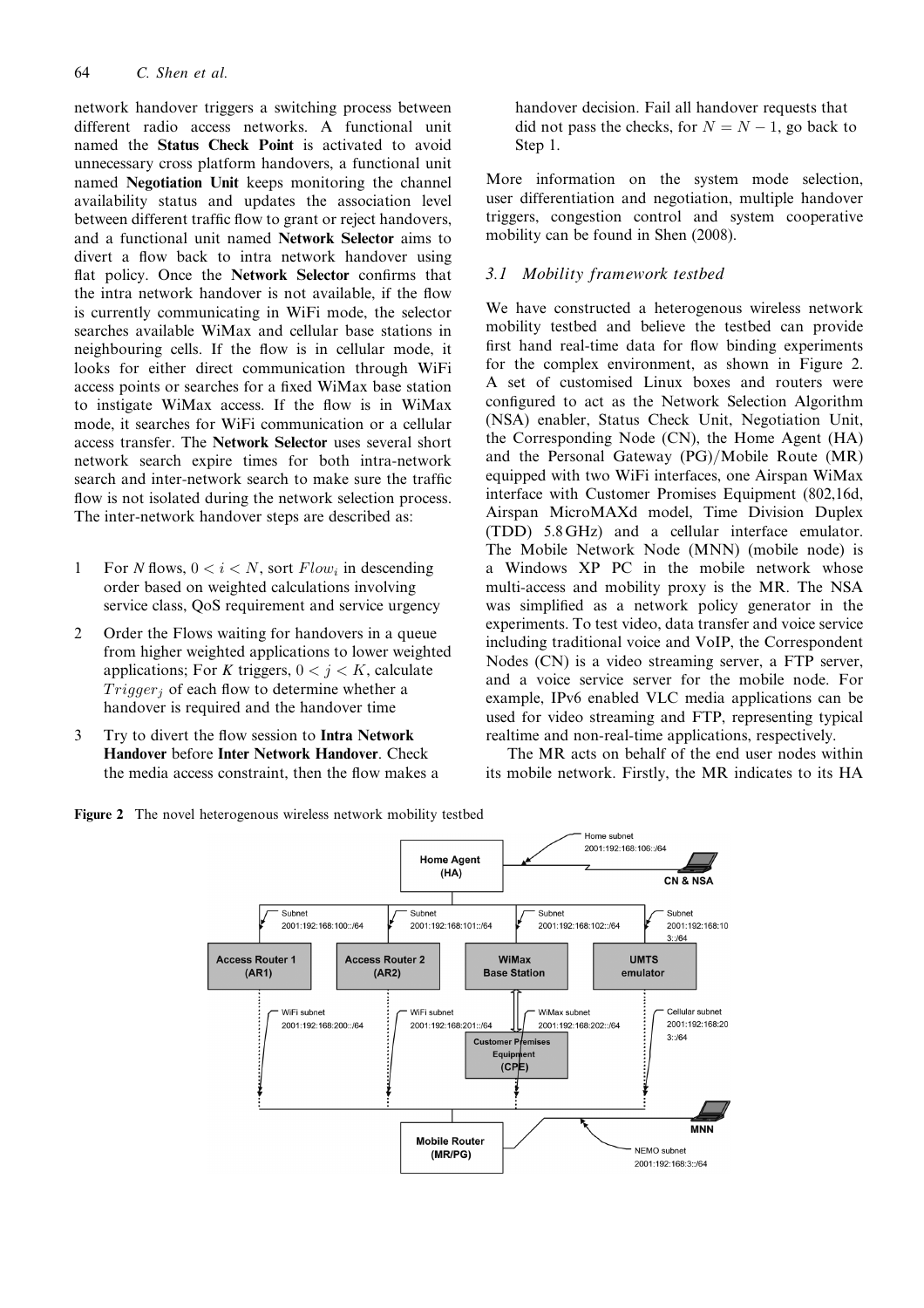that it is acting as a MR as opposed to a mobile host. Secondly, the MR informs the HA of the mobile network prefixes. These prefixes are then used by the HA to intercept packets addressed to the mobile nodes and tunnel them to the MR at its care-of address, which in turn decapsulates the packets and forwards them to the mobile node. Packets in the reverse direction are also tunnelled via the HA in order to overcome Ingress filtering restrictions. In this case the HA decapsulates the packets and forwards them to the CNs. The handover execution is built upon the NEMO implementation (NEPL) with integrated Multiple Care of Addresses (MCoA) support in multiple subnetworks as shown in Figure 2. Once a trigger is received and parsed, the enclosed policies are enforced with the IPv6 routing table at the HA and the MR. The subsequent packets meeting a policy are marked with the corresponding flow binding ID such as 100 or 200. A routing table per binding ID is generated, e.g., routing tables # 100 and # 200. These tables are looked up for forwarding the marked packets to the corresponding interfaces. IPv6 stateless host auto-configuration was achieved through the RADVD module. The multihomed MR automatically configures a CoA for each of its interfaces and registers the CoAs with the HA via the MCoA support.

The testbed evaluates both horizontal and vertical handover mobility, and also tests IPv6 multi-homing scenarios. As shown in Table 1, the vertical handovers in the testbed happen between cellular access and WiMax access, between cellular UMTS and WiFi, and between WiMax and WiFi. For example in a typical experiment for the testbed, as shown in Figure 3, a mobile node associated with a three radio interfaced MR starts moving in a trajectory from point 0 to point 3. The CN of this mobile node can be any node in the heterogenous system using any radio access in the system. At point 0, the mobile node is connected to the CN through standard a WiFi interface. At point 1, the mobile node is associated with another WiFi router with different subnet IPv6 address. This means during the transfer the traffic has migrated from one subnet to another subnet

and such a mobility scenario can not be implemented in IPv4 networks. However, the handover between point 0 and 1 is still horizontal as only 802.11 WiFi network access did not change. At point 2, the mobile node is associated with a WiMax base station using standard WiMax interface. The handover between point 1 and 2 is vertical since the access has been changed from 802.11 access to 802.16 access. At point 3, the mobile node communicates with the CN directly through cellular UMTS interface. The handover between point 2 and 3 is also vertical as the access has been changed form 802.16 to UMTS based cellular access. As we explained in Section 3, the handover process can be transparent to end user therefore the end user may not notice any service quality changes all the way through albeit in the background, the serving network access types has been changed two times. The testbed's layer 3 handover is completely handled at IPv6 backbone networks.

#### *3.2 Mobility framework simulation models*

The mobility framework has been also validated through OMNET++ (Varga, 1999), simulation, which is a discrete event simulation environment with Graphic User Interface (GUI) support. We mainly consider packet level and session level modelling, but not at bit level. Multimedia traffics including voice, video and WEB data are modelled. The voice traffic is modelled by means of an exponentially distributed call duration random variable with mean,  $\tau_H$ , equal to 3 min. With respect to QoS, the video trace is directly incorporated into the simulator. A WEB traffic input model named ON/OFF model by Staehle et al. (1999) has been used. It has several activity levels with ON periods and OFF periods. The Voice over IP (VoIP) traffic is also treated as an ON and OFF sessions with mean duration equal to 6min.

A Time Division Duplex (TDD) link is used for UMTS to support a higher link-rate of 20 Mbits/s. The signalling mini slot duration is 10% of the time-slot duration. Given the mini slot time of 0.143ms, a transmission bit rate of 20Mbit/s, and 80 bits of



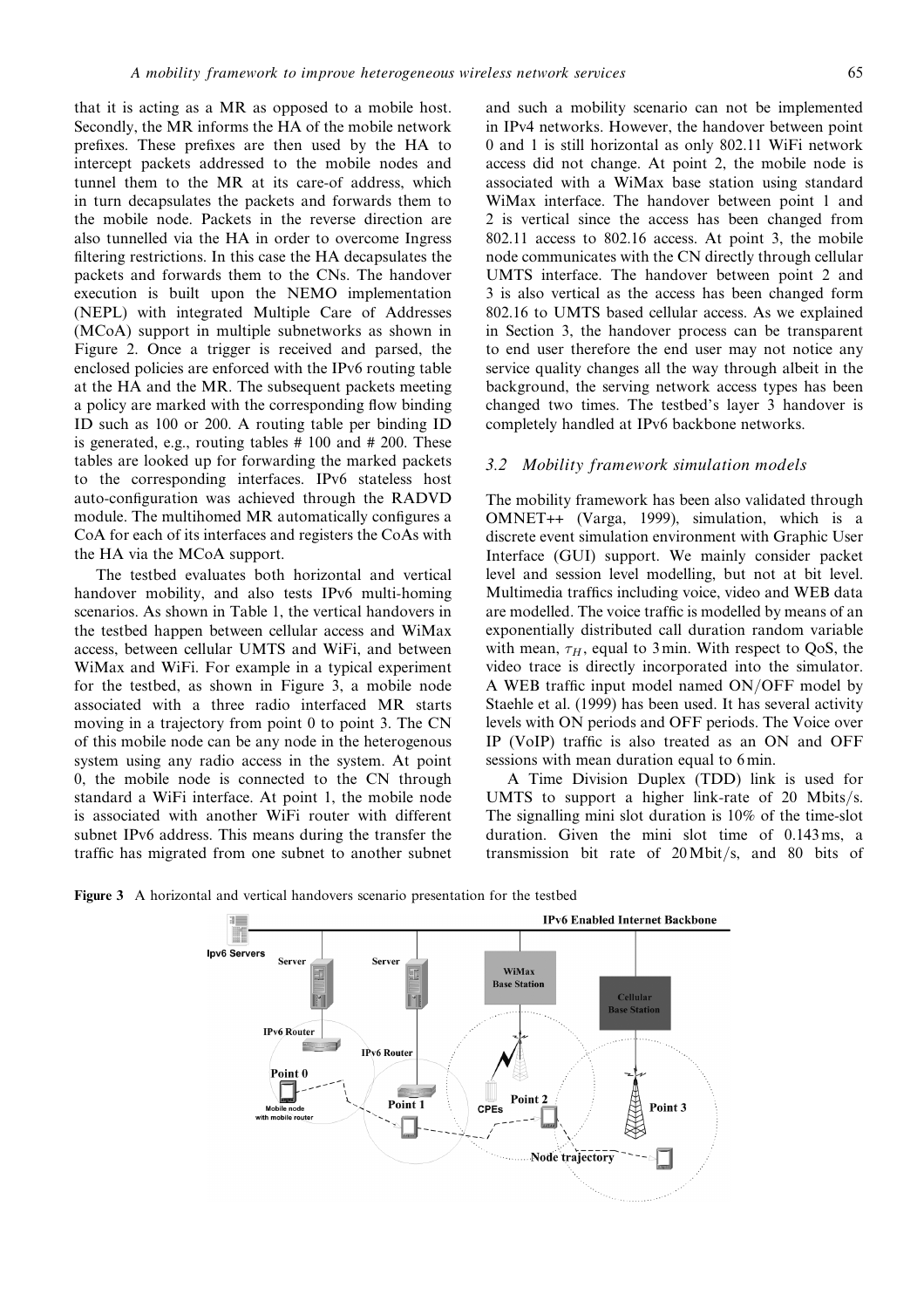



signalling information, there is a guard interval of 0.139ms for receiver turn-around time. The WiFi deploys CSMA/CA with exponential backoff. Slot time is set to  $20 \mu s$ . The sender is responsible for: receiving frame from upper layer; going to Backoff (BO) procedure; transmitting frame; waiting for ACK (Acknowledgement) and going back to BO procedure. The receiver node takes care of: Checking if received frame is ok; waiting for Short Inter Frame Space (SIFS) and transmitting ACK. In BO procedure, if the time is due to timeout, the sender either doubles Contention Window (CW) or waits until channel is idle plus an additional DCF Inter Frame Space (DIFS). CW is adjustable and simulation parameter is listed as:

- *SIFS*:  $10 \mu s$ .
- *DIFS*:  $50 \,\mu s$  and  $DIFS = SIFS + 2X$  slot time.
- *BO*: variable backoff (within one CW) and CW min: 31, CW max: 1023.

Three WiMax layer two sublayers are modelled: service-specific convergence sublayer (CS), the MAC common part sublayer, and the security sublayer. QoS functions are implemented in the MAC common part sublayer. Several service classes are defined to satisfy various QoS requirements. For example, a VoIP connection is often associated with Unsolicited Grant Service (UGS) to support Constant Bit Rate (CBR) or CBR-like flows with constant bandwidth allocation. According to the QoS associated, the BS schedules radio resources with various scheduling disciplines, such as round robin or First In and First Out (FIFO). The transport layer functions are assumed to be handled by IPv6 backbone networks.

An Attraction Points oriented Mobility Model (APMM) (Murray, 2007; Shen et al., 2007) based on the random waypoint model is modelled to reflect node moving behaviours in heterogeneous environment e.g., the end-users gather at a city centre during the day and go back to suburbs in the evening. The algorithm first selects  $N$  attractors that are distributed at points where nodes will originate from or progress towards. Prior to heading for attraction points, nodes are grouped together using Cell Type Transition Probability, each subscriber selects a destination area with probabilities. Figure 4 presents a typical node movement changes and how the user mobility pattern within a simulation set can be shaped, at the beginning, all nodes are scatted around in this metropolitan environment, after 200 simulated minutes the nodes have moved to one of five predefined attractor points which locate in the middle of northwest, northeast, southwest, southeast and centre. The probability is statistics related and changes, e.g., the northeast and southeast regions are defined have higher attractor probabilities than the rest of hot spots thus more nodes are gathered at the right side. The *Speed Control* mechanism of node movement micro control is also introduced. The speed may continuously increase or decrease. In each step, a new speed sample  $v(t_{k+1})$  for a node is calculated according to:

$$
v(t_{K+1}) = V(t_K) + a^*(t_{K+1} - t_K)
$$
\n(1)

where  $v(t_{K+1})$  is speed the next sampling time,  $V(t_K)$  is the current speed, accelerating speed  $a^*$  is a non-linear variable associated with the distance between a node and its destination attractor point  $(a^*$  decreases usually when approaching the attractor point) and  $\Delta t = (t_{K+1} - t_K)$ is the sampling period. Different nodes may start with various speed, therefore we introduce another two parameters which are  $v_{\text{Upper}}$  and  $v_{\text{Lower}}$  to regulate speed behaviour. Equation (1) applies to a node only if  $v_{\text{lower}} \leq$  $v(t_{K+1}) \le v_{\text{Upper}}$ , otherwise at the next sampling point, the speed remains unchanged.

#### **4 Service quality evaluations**

The mobility framework using mobile IPv6 has a minimal impact on existing heterogeneous network infrastructure. It is expected to guarantee multiple services with varied QoS requirements. The system capacity in a single cell is largely dependent on the level of inter and intra cell interference in cellular and WiMax mode, the same-entity interference in cellular and WiMax mode and multiple access interference in WiFi mode. Apparently, such capacity can be increased by using IPv6 enabled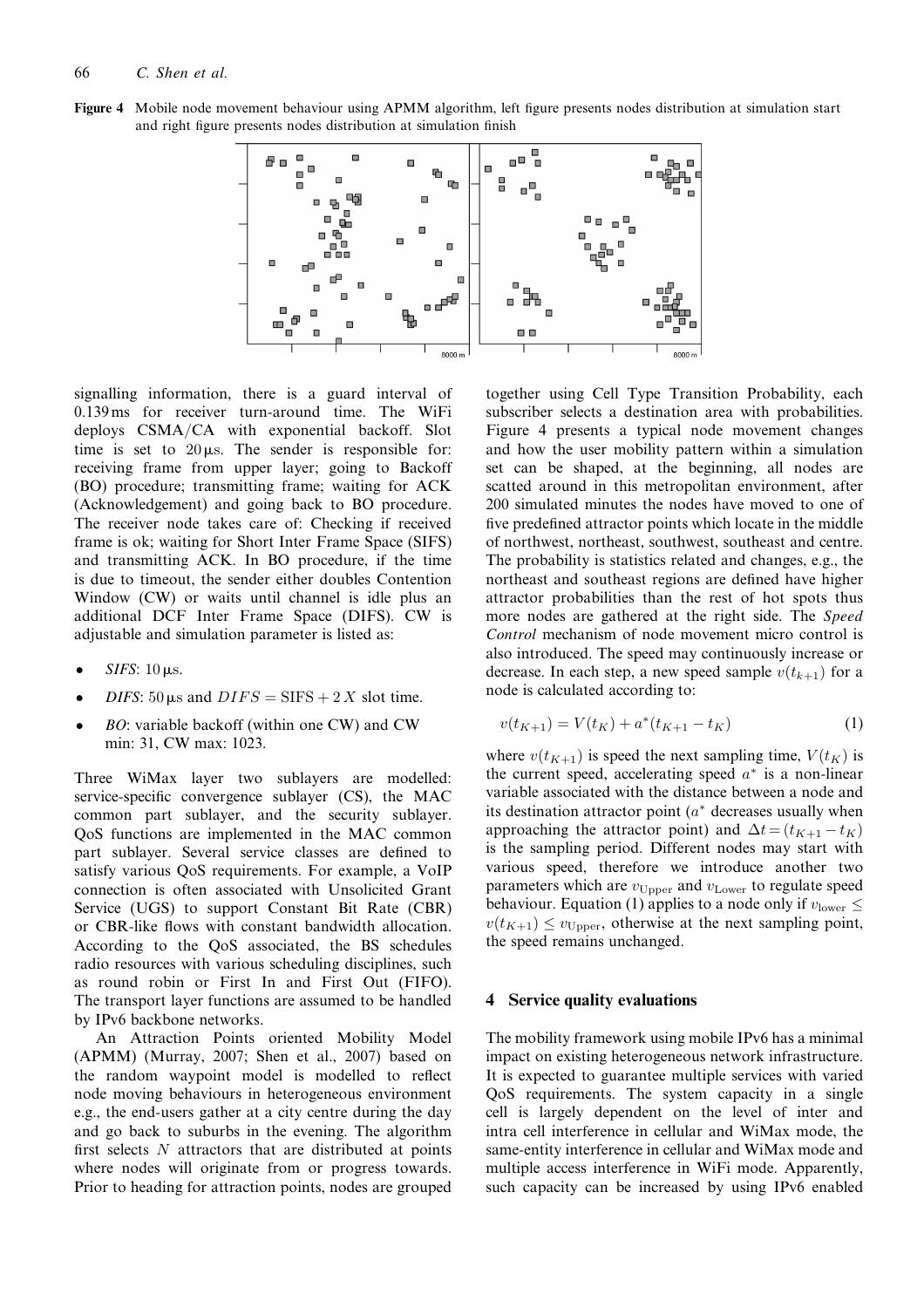inter-network load balancing while the interferences can be largely avoided by diverting traffics. We in this section address the mobility directly related parameters: the service grade and the handover performance.

#### *4.1 Network service grade*

Used as a comparative benchmark, another heterogenous wireless network without dedicated mobility management is simulated. The handover procedures for its WiFi, UMTS or WiMax sub-network operates as follows: a mobile node establishes a communication session with a base station or an access point on a channel. When the node travels to another location noticing reduced signal strength, if there are channels free in the target cell, the node transfers its communication session to the new base station or access point, otherwise this attempt for handover is marked as a failure. To enhance this plain handover performance and introduce fair competition, some handover procedure parameters have been modified. At layer 2, the content based channel access for WiFi has been modified in favour of mobility. For the other two systems who use slotted channel allocation protocol, each one reserves a number of channels dedicatedly to serve handover requests. In the event when a node lodges a request but can not find any free channels, the reserved slots are then be activated. The number of reserved channels is not fixed and is adjusted according to the communication demand and input traffic volume. The channel reservation handover algorithm has been proved that it can produce similar system performance results when compared to more sophisticated algorithms e.g., traffic prediction based algorithms by Pollini (1996).

The heterogenous wireless network being tested implements the handover mobility framework. Both flat and dynamic mobility policies have been enforced. Each network has the same portion of traffic demand. The APMM mobility algorithm is used on mobile nodes. Cellular system base stations and WiMax Fmetocells are placed at calculated places (Shen and Pesch, 2009) while we assume a evenly distributed access points for WiFi access.

Figure 6 presents the total traffic load carried per cell against the network Grade of Service (GoS) for the two heterogenous wireless networks. To simplify, we name them as HWN mobility test and HWN original, separately. Each environment has the same amount of resource such as system bandwidth. Both traffic flows that are terminated normally and those that failed prematurely due to handover failures contribute to the total load carried. Normal traffic account for the effective load carried. The GoS is defined as:

$$
Gos = \frac{\lambda_n B_n + \lambda_h P_h}{\lambda_n + \lambda_h} \tag{2}
$$

where  $\lambda_n$  is the mean new session arrival rate,  $\lambda_h$  is the mean handover session arrival rate,  $B_n$  is the blocking probability of a new session, and  $P_h$  is the probability of handover failure. The results have shown that in HWN mobility test system, the traffic load performance is significantly better than that of the original HWN system. At a GoS level of 0.3, which is a typical system performance entry goal, the total load carried by HWN mobility test is approximately 11.8 Erlangs, compared to 9.6 Erlangs by HWN original. The transparent traffic balancing and load shifting yields major gains in the effective load carried on. It is also observed in other experiments that the increasing  $GoS$  ( $>0.3$ ) leads to a reduction in the effective carried load in HWN original since the handover overheads greatly increase, therefore the handover channel reservation upper limit should be defined to mitigate the problem or implement the proposed mobility management framework or other mobility management protocols.





**Figure 6** The forced termination performance comparison for two HWN systems



*4.2 Network forced termination performance*

Figure 6 presents the results of network forced termination performance for HWN mobility test and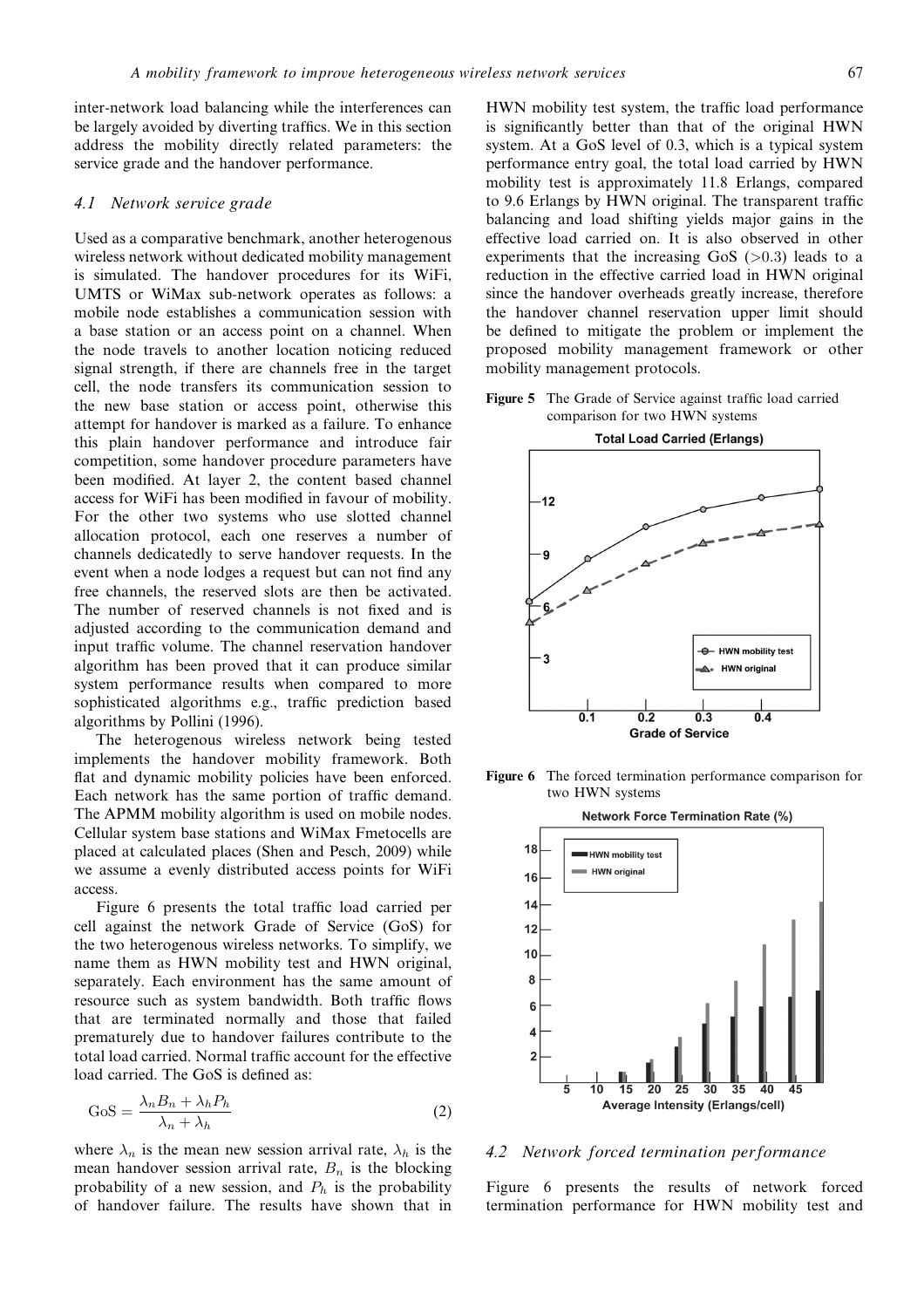HWN original system. The traffic input for this experiment is comparatively high which is up to 50 Erlangs per cell. The network forced termination is defined as: A session is forced to terminate due to handover failure or medium access failure (typically caused by traffic congestion). Apparently, the HWN mobility test system utilises existing heterogenous medium resources efficiently and ensures the required level of service effectively. Meanwhile, it again indicates that the mobility framework balances the traffic load among the three interfaces. The improvement becomes marginal after the system is heavily loaded (>25Erlangs/cell). The result is interesting since a dynamic traffic balancing usually presents even or worse performance compared to a fixed traffic balancing plan under high traffic input. Two main reasons contribute to this phenomenon: for each type of traffics, the inter-network handovers is not frequent even under high traffic load and most services during the active course stays in the sub-network; the flat policy for intra-system handovers is enforced before dynamic policy for inter-system handovers to reduce the signalling overhead and operation cost. On the other hand, the HWN original system can not divert traffic to other networks that means there is a high probability instant traffic types will use up the available bandwidth. The 'hot spot' traffic flows suffer resource contention.

The research is also interested in examining whether each traffic profile is satisfied with the QoS in terms of handover blocking probabilities. Therefore an experiment is carried out to evaluate each traffic type's performance when the traffic load is being increased. From result we notice that the traditional voice traffic's performance is the most stable one under any traffic load, most nodes are guaranteed with QoS in terms of handover traffic blocking. Even under high traffic load between 25 Erlangs/cell to 50 erlangs/cell, the average handover blocking rates are less than 2%. The majority of traffic blocking attributes to the video and WEB data services including VoIP, in average over 5% under high traffic load (>25Erlangs/cell). The result suggest a mobility handover protocol considering traffic characteristics and fast decision making to be implemented. We may also use Stream Control Transmission Protocol (SCTP) instead of Transport Control Protocol (TCP) at the transport layer to reduce packet loss probabilities and error rates.

#### **5 Conclusions and research outlook**

This paper discusses and examines an IPv6 empowered mobility framework for the mobility management of IEEE 802.11 WiFi compatible, IEEE 802.16 WiMax and cellular system co-exist heterogenous 4G communication environment. The IPv6 mobility support provides a unique mechanism to integrate heterogenous wireless networks with mobile router. The results have proved that the network traffic has been fairly distributed and shifted among different networks. The emerging communication applications such as VoIP, Digital Video Broadcasting (DVB) and Peer-to-Peer (P2P) surely can benefit from the mobility flexibility since:

- the user experience in terms of connectivity or forced termination rate is improved with an extended ubiquitous coverage
- the service providers can more easily and adaptively rent bandwidth from the infrastructure providers
- the end-uses are always stay connected while the network selection and transfer is transparent.

In the future work, we would like to investigate on market place oriented network selection algorithms and policy enforcement mechanisms driven by social-economy motives like 'tussle management'.

### **Acknowledgement**

The work reported in Section 1 has formed part of the work area 2 flexible networks of the Core 5 Research Programme of the Virtual Centre of Excellence in Mobile and Personal Communications, Mobile VCE, www.mobilevce.co.uk, whose funding support, is gratefully acknowledged.

### **References**

- Blumenthal, M. and Clark, D. (2001) 'Rethinking the design of the internet: the end-to-end arguments vs. the brave new world', *ACM Transactions on Internet Technology (TOIT)*, Vol. 1, August, pp.70–109.
- Clark, D., Wroclawski, J., Sollins, K. and Braden, R. (2005) 'Tussle in cyberspace: defining tomorrow's internet', *IEEE/ACM Trans. on Networks*, Vol. 13, No. 3, June, pp.462–475.
- Devarapalli, V., Wakikawa, R., Petrescu, A. and Thubert, P. (2005) 'Network mobility (NEMO) basic support protocol', *IETF RFC 3963*, IETF Internet Draft, January, http://tools.ietf.org/rfc/rfc3963.txt
- Garcia, M., Lloret, J., Edo, M. and Lacuesta, R. (2009) 'IPTV distribution network access system using WiMAX and WLAN technologies', *Proceedings of the 4th Edition of the UPGRADE-CN Workshop on Use of P2P, GRID and Agents for the Development of Content Networks*, June, Garching, Germany, pp.35–44.
- Lach, H., Janneteau, C. and Petrescu, A. (2003) 'Network mobility in beyond-3G systems', *IEEE Communications Magazine*, July. Vol. 41, No. 7, pp.52–57.
- Murray, K. (2007) *Admission and Handover Management Multi-Service Heterogeneous Wireless Access Networks*, PhD Thesis, Cork Institute of Technology, Cork, Ireland.
- Ott, D. and Kutscher, D. (2005) 'Exploiting regular hot-spots for driving through internet', *Proceeding of Kommunikation in Verteilten Systemen (KiVS)*, Kaiserslautern, March. pp.218–229, 2005.
- Pollini, G. (1996) 'Trends in handover design', *IEEE Communications Magazine*, March, pp.82–90.